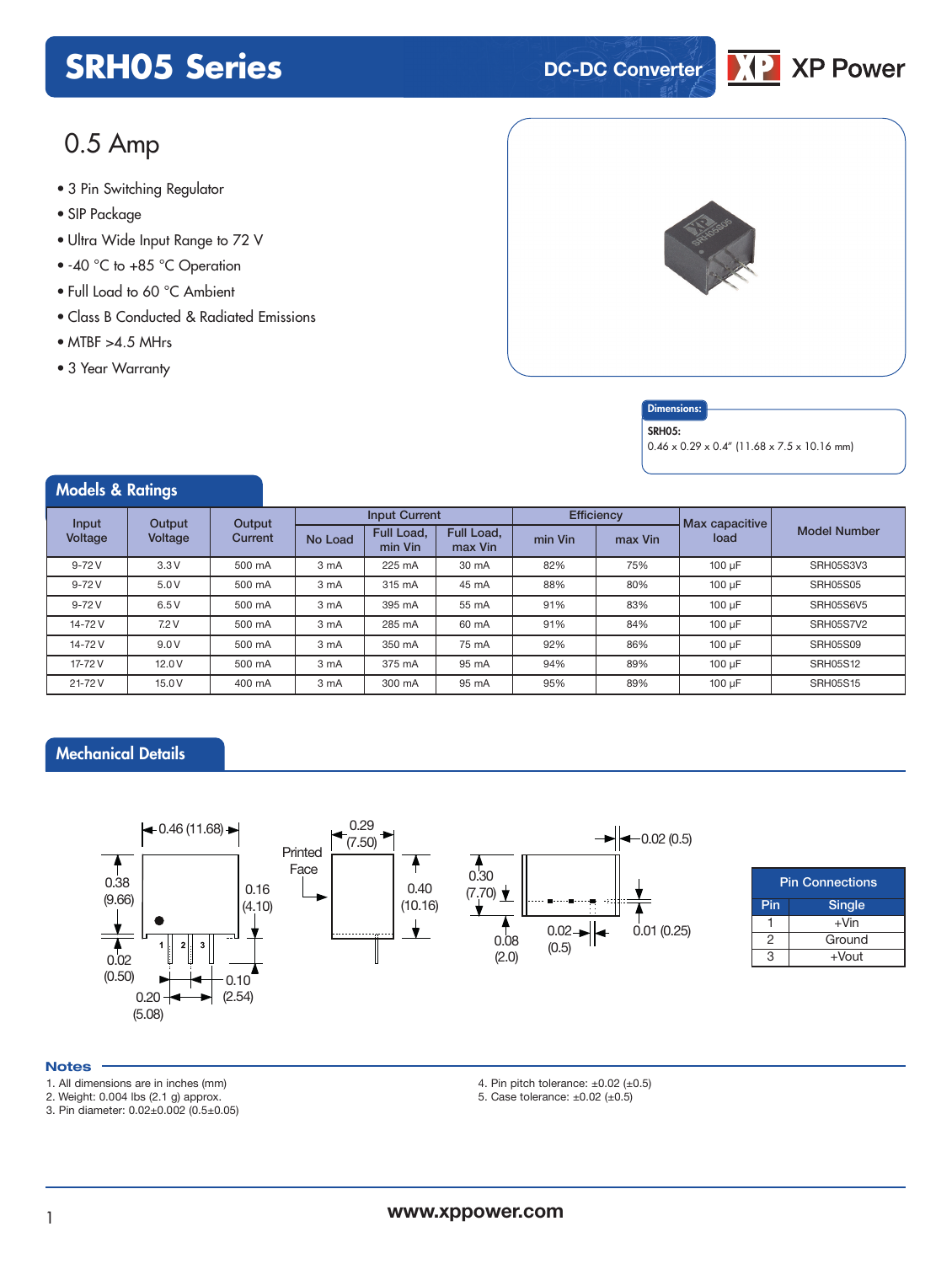# **SRH05 Series**





Input

| Characteristic         | <b>Minimum</b> | <b>Typical</b> | Maximum | <b>Units</b>   | <b>Notes &amp; Conditions</b>                 |
|------------------------|----------------|----------------|---------|----------------|-----------------------------------------------|
| Input Voltage Range    |                |                | 72      | VDC.           | Model dependant. See Models and Ratings table |
| Input Filter           | Capacitor      |                |         |                |                                               |
| Input Reflected Ripple |                |                | 35      | mA pk-pk       | Through 12 µH inductor and 47 µF capacitor    |
| Input Surge            |                |                | 75      | VDC for 100 ms |                                               |

| Output                          |                |                |                |              |                                                                                             |
|---------------------------------|----------------|----------------|----------------|--------------|---------------------------------------------------------------------------------------------|
| Characteristic                  | <b>Minimum</b> | <b>Typical</b> | <b>Maximum</b> | <b>Units</b> | <b>Notes &amp; Conditions</b>                                                               |
| Output Voltage                  | 3.3            |                | 15             | <b>VDC</b>   | See Models and Ratings table                                                                |
| <b>Initial Set Accuracy</b>     |                |                | 3              | %            | At full load                                                                                |
| Minimum Load                    | 10             |                |                | mA           | Minimum load required to meet specification. Operation at<br>no load will not cause damage. |
| Line Regulation                 |                |                | 1.0            | %            |                                                                                             |
| <b>Load Regulation</b>          |                |                | 0.6            | $\%$         | From 10% to full load                                                                       |
| <b>Transient Response</b>       |                |                | $\pm 3$        | %            | For 25% load change                                                                         |
| Ripple & Noise                  |                |                | 75             | mV pk-pk     | 20 MHz bandwidth                                                                            |
| <b>Short Circuit Protection</b> |                |                |                |              | Continuous, with auto recovery                                                              |
| Maximum Capacitive Load         |                |                |                |              | See Models and Ratings table                                                                |
| <b>Temperature Coefficient</b>  |                |                | 0.02           | $\%$ /°C     |                                                                                             |

#### **General** Characteristic **Minimum Typical Maximum Units Notes & Conditions** Efficiency **See models and ratings table** 192 32 32 See models and ratings table Isolation: Input to Output 0 VDC Non isolated Switching Frequency 120 120 800 kHz See application notes Mean Time Between Failure **4.5** 4.5 MIL-HDBK-217F, +25 °C GB Weight **0.004 (2.1) lb (g)**

#### **Environmental**

| Characteristic               | <b>Minimum</b> | <b>Typical</b> | <b>Maximum</b> | <b>Units</b> | <b>Notes &amp; Conditions</b>                    |
|------------------------------|----------------|----------------|----------------|--------------|--------------------------------------------------|
| <b>Operating Temperature</b> | -40            |                | $+85$          | °C           | Derate from 100% load at +60 °C to 40% at +85 °C |
| Storage Temperature          | $-40$          |                | $+125$         | °C           |                                                  |
| Case Temperature             |                |                | $+100$         | °C           |                                                  |
| Humidity                     |                |                | 95             | %RH          | Non-condensing                                   |
| Cooling                      |                |                |                |              | Natural convection                               |

#### EMC: Emissions

| <b>Phenomenon</b> | Standard | <b>Test Level</b> | <b>Notes &amp; Conditions</b> |
|-------------------|----------|-------------------|-------------------------------|
| Conducted         | EN55032  | Class B           | See Application Note          |
| Radiated          | EN55032  | Class B           | See Application Note          |

### EMC: Immunity

| Phenomenon             | Standard    | <b>Test Level</b>      | <b>Criteria</b> | <b>Notes &amp; Conditions</b>   |
|------------------------|-------------|------------------------|-----------------|---------------------------------|
| <b>ESD Immunity</b>    | EN61000-4-2 | $\pm 6$ kV/ $\pm 8$ kV | $\overline{A}$  | Contact discharge/Air discharge |
| Radiated Immunity      | EN61000-4-3 | 10 Vrms                | A               |                                 |
| EFT/Burst              | EN61000-4-4 | $+2.0$ kV              | A               | See Application Note            |
| Surges                 | EN61000-4-5 | $±1.0$ kV              | A               | See Application Note            |
| Conducted Immunity     | EN61000-4-6 | $10V$ rms              | A               |                                 |
| <b>Magnetic Fields</b> | EN61000-4-8 | A/m                    | $\overline{A}$  |                                 |